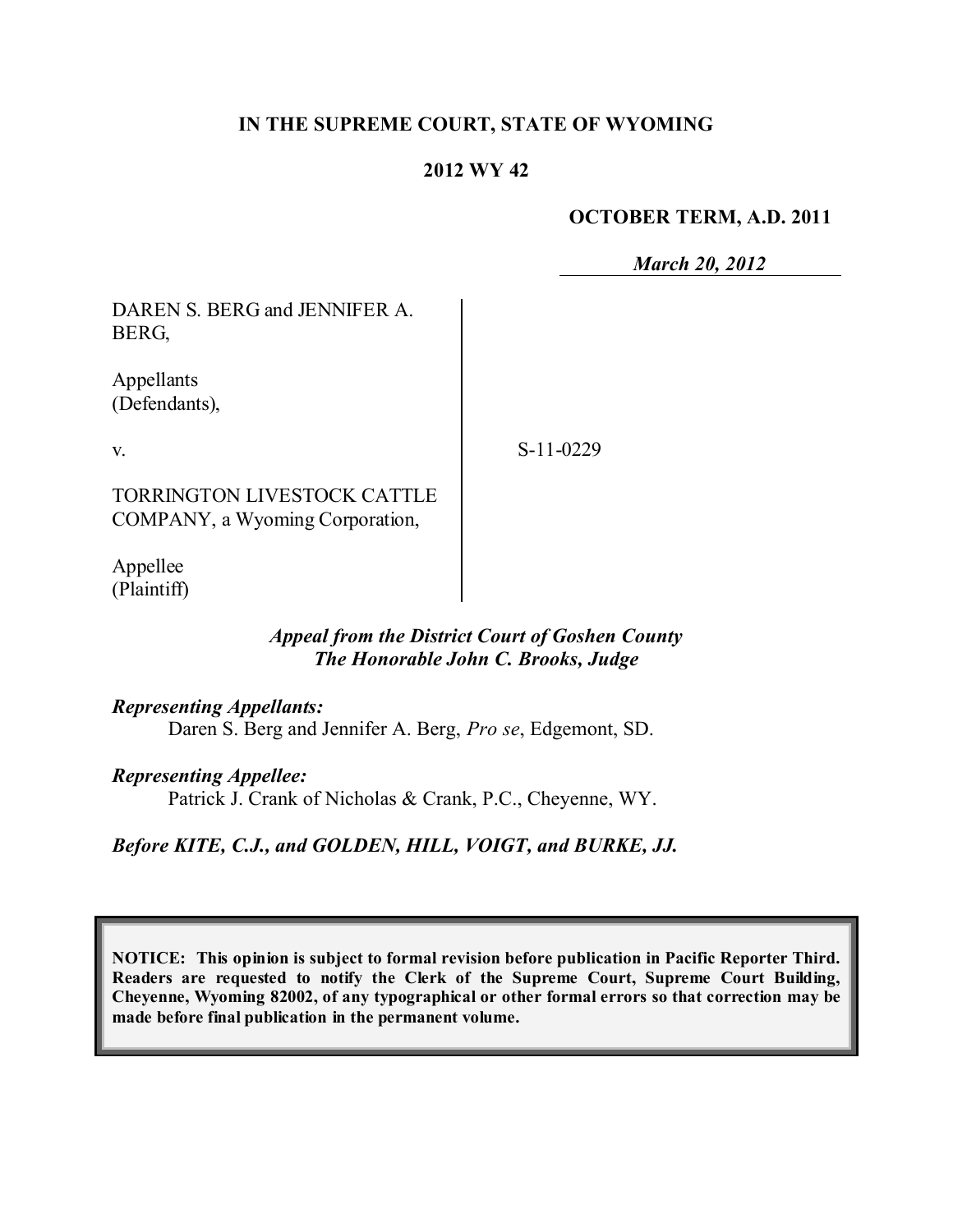**HILL,** Justice.

[¶1] Daren S. Berg and Jennifer A. Berg (the Bergs) filed this *pro se* appeal from summary judgment entered against them in an action to collect on a promissory note. Due to deficiencies in the filed appeal, we summarily affirm.

#### **ISSUES**

[¶2] Ten arguments are listed by the Bergs:

1. The district court erred in denying Bergs their preserved right to a jury trial.

2. The district court erred in holding that there was no breech [sic] of contract against Torrington Livestock Cattle Company.

3. The district court erred in holding secured collateral on a promissary [sic] note did not have to be apllied [sic] to the actual note.

4. The district court failed on all counts to prove or provide any evidence of the Bergs hindering or delaying Torrington Livestock Cattle Company.

5. The district court erred in allowing perjured statements.

6. The district court continiuosly [sic] proved they were biased against the Bergs and denied them of their Constitutional and Civil rights.

7. Does the district court have the authority to dictate where a business or individuals may conduct business or financial transactions?

8. The district court erred in its ruling on the bank security agreement.

9. Torrington Livestock Cattle Company has received \$103,151.71 in payment on a bank note that only had a balance of \$53,569.60. This was low value auction prices.

10. Gross negligence on behalf of the Goshen County Sheriff's department should be filed for the seizure and then losing Bergs' property. The department failed to provide accurate records and secure the property until it was sold.

# **FACTS**

[¶3] This is the second of two related lawsuits filed by Torrington Livestock Cattle Company (TLCC). TLCC first filed suit against Mr. Berg and 4-B Livestock, owned by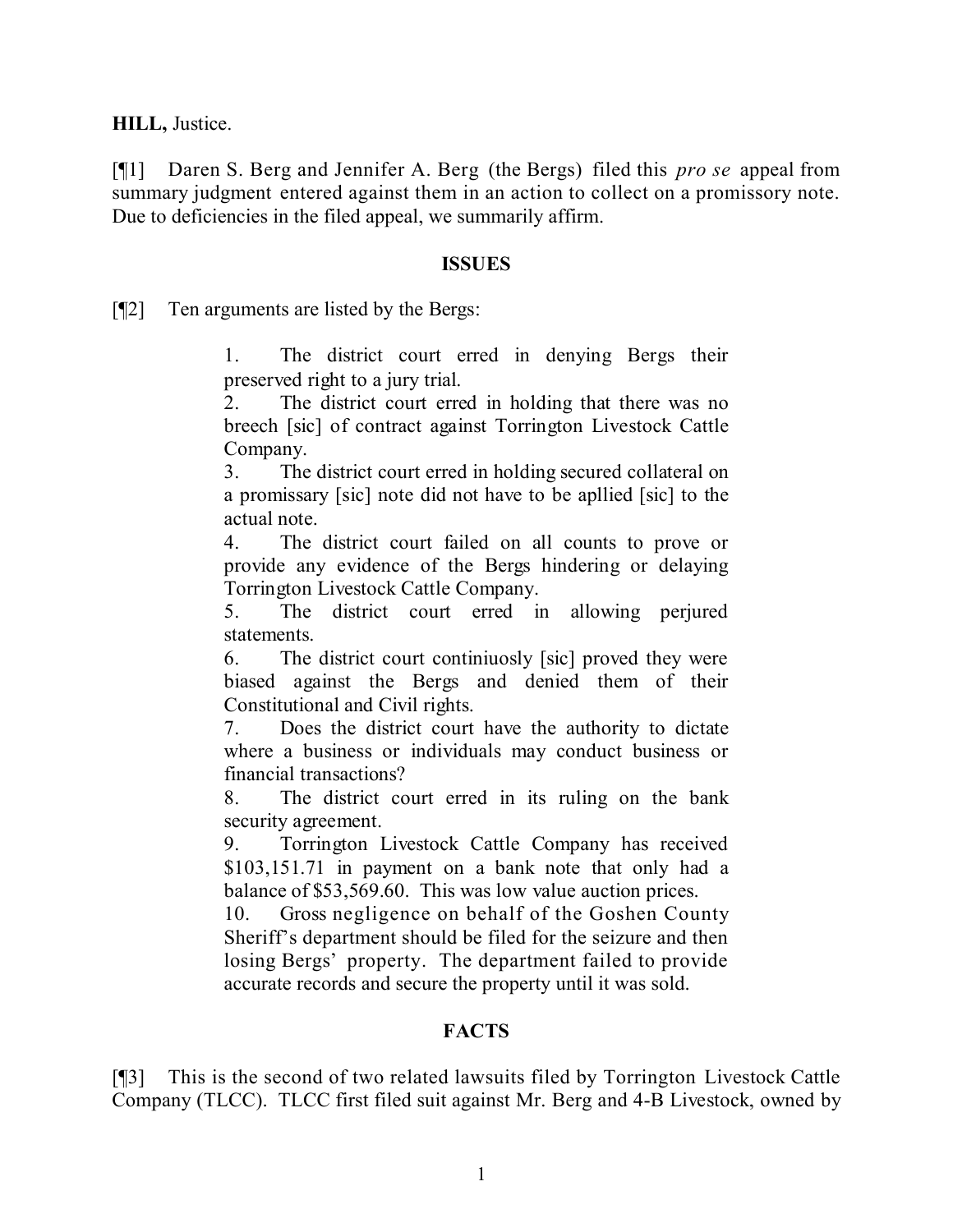Daren and Jennifer Berg, in February of 2008. As the suit progressed, writs of garnishment and attachment were issued (and some property was sold), with Berg to receive credit against any judgment. A jury trial was held in December of 2010, in which Mr. Berg was found liable for breach of contract, conversion, and fraud. In January of 2011 the court entered judgment in favor of TLCC in the amount of \$517,635.86, and in February of 2011 the court ordered Mr. Berg's previously seized property sold to satisfy the judgment. Funds held by the clerk of court were released to TLCC but the judgment remains unsatisfied. Mr. Berg appealed the judgment but his appeal was dismissed for want of prosecution.

[¶4] In February of 2010, while the first suit was pending, the Bergs signed a promissory note with the First Bank of Torrington. The Bergs promised to repay the principal sum of \$53,569.60, at 8.25% interest, by four annual installments of \$15,872.30. As collateral, the bank acquired security interests in a variety of the Bergs' property, including livestock and ranching equipment. In June of 2010 the bank assigned the promissory note to TLCC.

[¶5] The first payment on the note was due on October 1, 2010, and in late September of 2010 the Bergs shipped cattle for auction, with the proceeds intended for the first payment. However, the proceeds check was encumbered by TLCC because it held the promissory note. Around that same time, writs for seizure of cattle and equipment were issued and the Bergs did not make the first payment.

[¶6] This action began on October 18, 2010 when TLCC filed its *Complaint for Breach of Contract for Promissory Note and to Enforce Security Agreement.* The Bergs claimed that the assignment of the note was fraudulent, and Mrs. Berg argued that her property interest was separate from that of her husband and thus not subject to seizure to satisfy the judgment. The Bergs claimed TLCC hindered them from making payment on the note and that TLCC should not be permitted to seize collateral secured by the note and also collect on the note.

[¶7] The court rejected the Bergs' argument, and ruled the assignment was valid even without their consent. Furthermore, the court ruled that Mrs. Berg had forfeited her separate estate protections by her voluntary fraudulent conduct – thus, her alleged "separate" property was subject to Mr. Berg's liabilities in the earlier case. The court also ruled that TLCC properly applied the proceeds from the sale of collateral secured by the promissory note to satisfy the judgment from the earlier case and that TLCC's seizure of the collateral did not provide the Bergs with an affirmative defense. Finally, the court ruled that no material issues of fact existed and TLCC was entitled to summary judgment. This appeal followed.

# **DISCUSSION**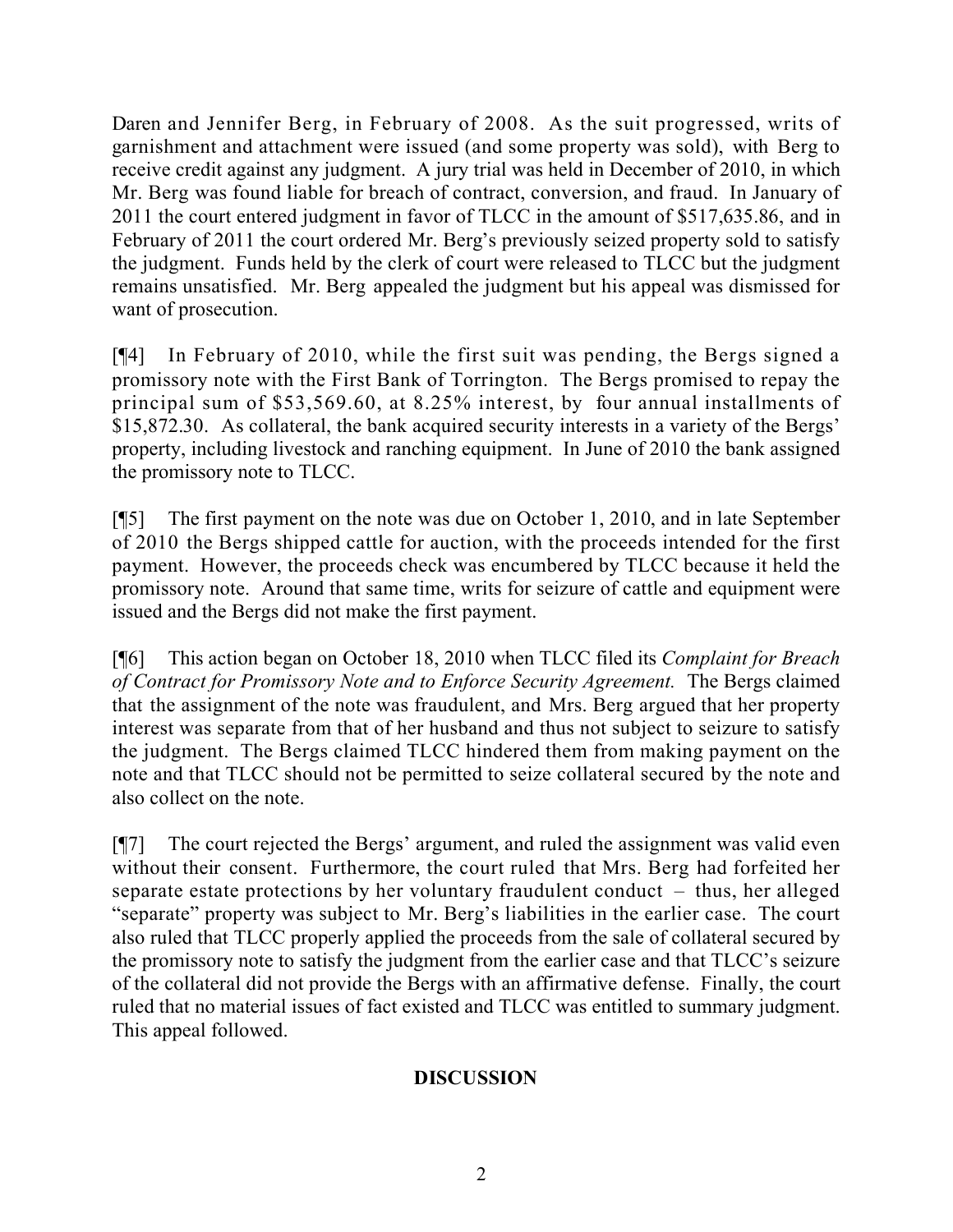[¶8] Though ten issues are listed by the Bergs, the issues are best captured by TLCC: (1) Should the Court summarily affirm the trial court's decisions based on the Bergs' willful and total disregard to the Wyoming Rules of Appellate Procedure? (2) Did the trial court properly grant summary judgment to TLCC? (3) Did the trial court correctly deny the Bergs' jury trial demand? (4) Should other issues raised by the Bergs be disregarded because they are not supported with cogent argument or pertinent authority?

[¶9] As mentioned, TLCC raises a preliminary issue relating to the Bergs' failure to comply with the Wyoming Rules of Appellate Procedure and requests that we exercise our discretion pursuant to W.R.A.P. 1.03 and summarily affirm the trial court's decision.

[¶10] The decision whether to dismiss an appeal or summarily affirm a decision of the lower court based on the filing of a deficient brief pursuant to W.R.A.P. 1.03 is within the discretion of the appellate court. *McElreath v. State of Wyoming, ex rel. Wyoming Workers' Compensation Div.*, 901 P.2d 1103, 1006 (Wyo. 1995). Rule 1.03 provides:

> The timely filing of a notice of appeal, which complies with Rule 2.07(a), is jurisdictional. The failure to comply with any other rule of appellate procedure, or any order of court, does not affect the validity of the appeal, but is ground only for such action as the appellate court deems appropriate, including but not limited to: refusal to consider the offending party's contentions; assessment of costs; dismissal; and affirmance.

[¶11] We exercised our discretion in *Finch v. Pomeroy*, 2006 WY 24, ¶ 2, 130 P.3d 437, 437-38 (Wyo. 2006), where we noted:

> Finch's Notice of Appeal does not comply with the requirements of [W.R.A.P.] 2.07. Finch's Notice of Appeal misnames the Wyoming Supreme Court as the Court of Appeals for the State of Wyoming. The Notice of Appeal does not contain all pleadings that assert a claim for relief in the appendix as required by the rule.

> Finch's brief does not comply with the requirements of [W.R.A.P.] 7.01 as follows:

1. The title page does not identify the party filing the brief as required by [W.R.A.P.]  $7.01(a)(2)$ .

2. The title page does not identify the name, address, and telephone number of the attorney or pro se party preparing the brief as required by [W.R.A.P.]  $7.01(a)(3)$ ; 3. A table of contents, with page references is not present as required by [W.R.A.P.] 7.01(b).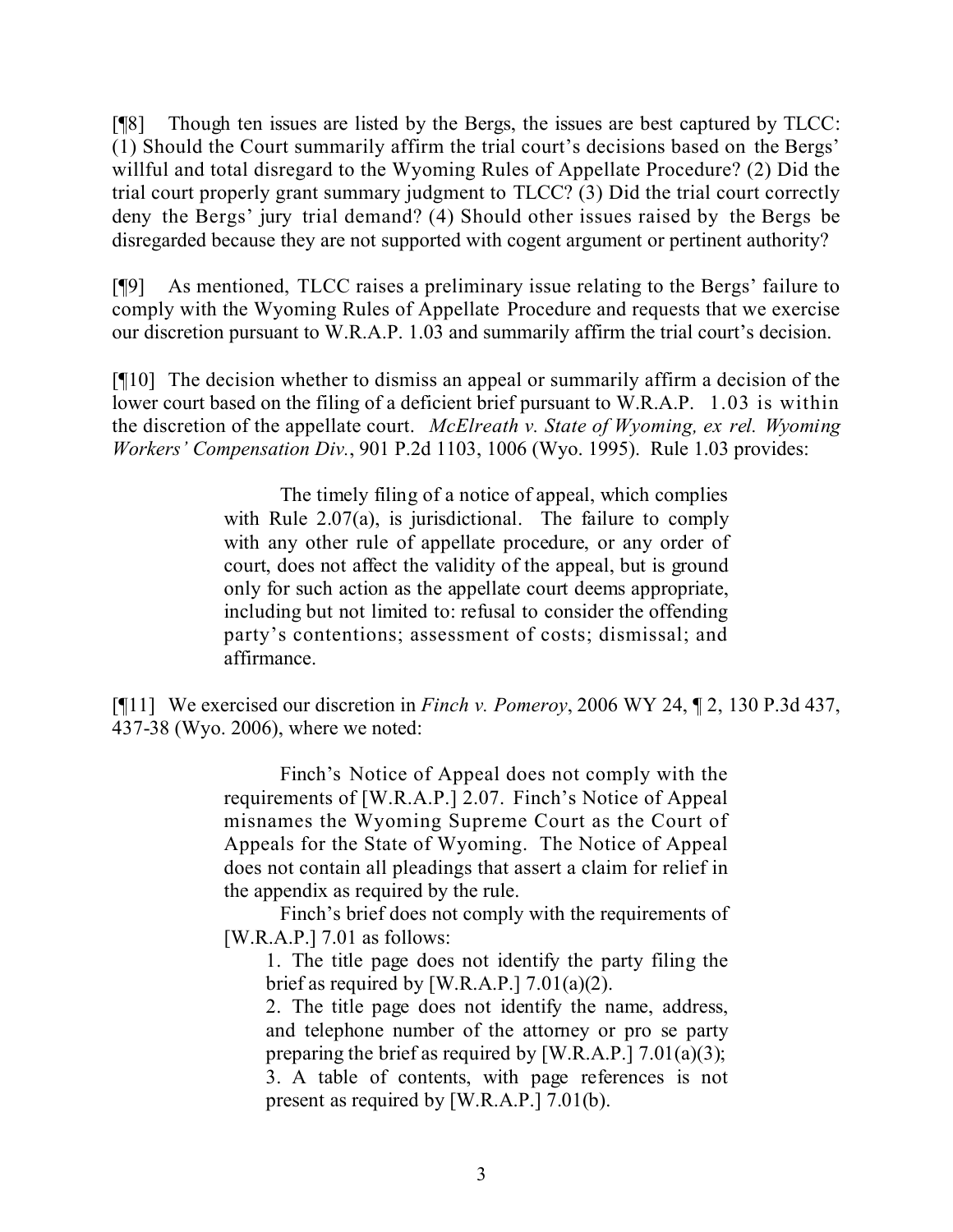4. A table of cases alphabetically arranged (in one list or by jurisdiction), statutes and other authorities cited, with reference to pages where they appear is not present as required by [W.R.A.P.]  $7.01(c)$ .

5. A statement of the issues presented for review is not present as required by [W.R.A.P.] 7.01(d).

6. A statement of the case including the nature of the case, the course of proceedings, and the disposition in the trial court is not present as required by [W.R.A.P.]  $7.01(e)(2)$ .

7. A statement of the facts relevant to the issues presented for review with appropriate references to documents listed in the index of the transmitted record is not present as required by [W.R.A.P.]  $7.01(f)(1)$ .

8. The argument is not cogent and does not contain proper citations to authority, statutes and parts of the record relied on as required by [W.R.A.P.]  $7.01(f)(1)$ .

9. The argument does not set forth a concise statement of the applicable standard of review for each issue as required by [W.R.A.P.]  $7.01(i)$ .

10. No appendix is attached containing a copy of the judgment or final order appealed from as required by  $[W.R.A.P.] 7.01(i).$ 

11. No appendix is attached containing the statement of costs required by [W.R.A.P.] 10.01 as required by  $[W.R.A.P.] 7.01(i).$ 

We concluded in *Finch* by agreeing with the appellee and summarily affirming the appeal in accordance with W.R.A.P. 1.03. *Id*.

[¶12] Like *Finch,* the Bergs' brief in this case is deficient in a number of ways. As noted by TLCC, the brief almost completely fails to comply with W.R.A.P 7.01: It does not provide page references in the table of contents; it does not list a table of cases used in support of its argument; it does not provide a statement of the case; it does not provide a statement of facts relevant to the issues presented for review with appropriate references to documents listed in the index of the transmitted record; it fails to provide argument with citations to authorities, statutes and parts of the record relied upon; it does not provide a concise statement of the standard of review; and it fails to contain a conclusion stating the precise relief sought. *See* W.R.A.P. 7.01(b)-(e)(2), (f)(1)(2), and (g). Also, the Bergs failed to comply with W.R.A.P. 3.05 in that, contemporaneous to filing their brief, they did not serve TLCC with a copy of it nor did they file with the clerk of the trial court a designation of the record to which the Bergs intended to direct the particular attention of the appellate court in their brief.